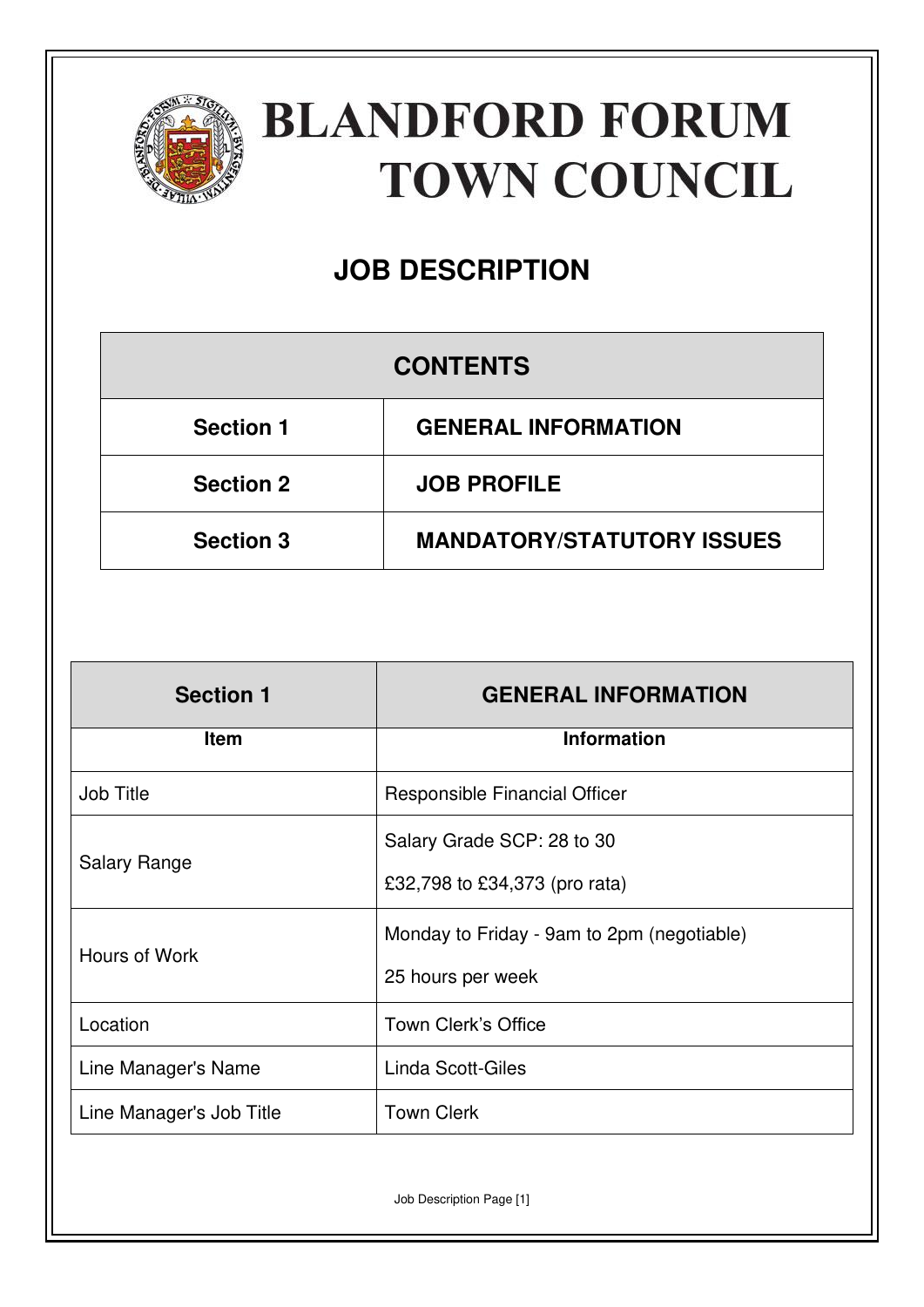| <b>Section 2</b>                                                                                                            | <b>JOB PROFILE</b>                                                                                                                                                                                                                                                                                                                                                                                               |  |
|-----------------------------------------------------------------------------------------------------------------------------|------------------------------------------------------------------------------------------------------------------------------------------------------------------------------------------------------------------------------------------------------------------------------------------------------------------------------------------------------------------------------------------------------------------|--|
| <b>Item</b>                                                                                                                 | <b>Information</b>                                                                                                                                                                                                                                                                                                                                                                                               |  |
| Main Purpose of Job                                                                                                         | The Responsible Financial Officer (RFO), under the policy<br>direction of the Finance & Staffing Committee, shall be<br>responsible for the proper administration of the Town<br>Council's financial affairs under the line management of<br>the Town Clerk who retains overall financial control.                                                                                                               |  |
| <b>Reporting Relationships</b>                                                                                              | Reports to: Town Clerk<br>Has responsibility for: N/A                                                                                                                                                                                                                                                                                                                                                            |  |
| <b>Working Relationships</b>                                                                                                | Has contact/direct working relationships with:<br>Internal: All members of staff (specifically the Town Clerk,<br>Operations Manager, Assistant Town Clerk, Market<br>Manager, Administrative Assistant and Bookings<br>Receptionist) and Councillors.<br>External: Tiers of local Government, surrounding town and<br>parish councils and other RFOs, local organisations,<br>partnership groups and residents. |  |
| <b>Work Context</b>                                                                                                         | To ensure the smooth and effective daily financial running<br>of the Town Council.                                                                                                                                                                                                                                                                                                                               |  |
| <b>BFTC Staff Structure</b>                                                                                                 |                                                                                                                                                                                                                                                                                                                                                                                                                  |  |
|                                                                                                                             | <b>Town Clerk</b>                                                                                                                                                                                                                                                                                                                                                                                                |  |
|                                                                                                                             | т.                                                                                                                                                                                                                                                                                                                                                                                                               |  |
| Operations<br><b>Business</b><br>Manager                                                                                    | Responsible<br>Assistant<br>Market                                                                                                                                                                                                                                                                                                                                                                               |  |
| Support<br>(Deputy when Town Clerk<br>Officer<br>not available)<br>(to be recruited)<br>Grounds &<br>Property<br>Supervisor | Financial<br><b>Town Clerk</b><br>Manager<br>Officer                                                                                                                                                                                                                                                                                                                                                             |  |
| Caretakers<br>Grounds staff<br>x <sub>3</sub><br>4 x full time<br>1 x part time                                             | <b>Bookings Receptionist</b><br>Administrative /<br>/ Administrative<br>Mayor's Assistant<br>Assistant                                                                                                                                                                                                                                                                                                           |  |
|                                                                                                                             | Updated March 2022                                                                                                                                                                                                                                                                                                                                                                                               |  |
|                                                                                                                             |                                                                                                                                                                                                                                                                                                                                                                                                                  |  |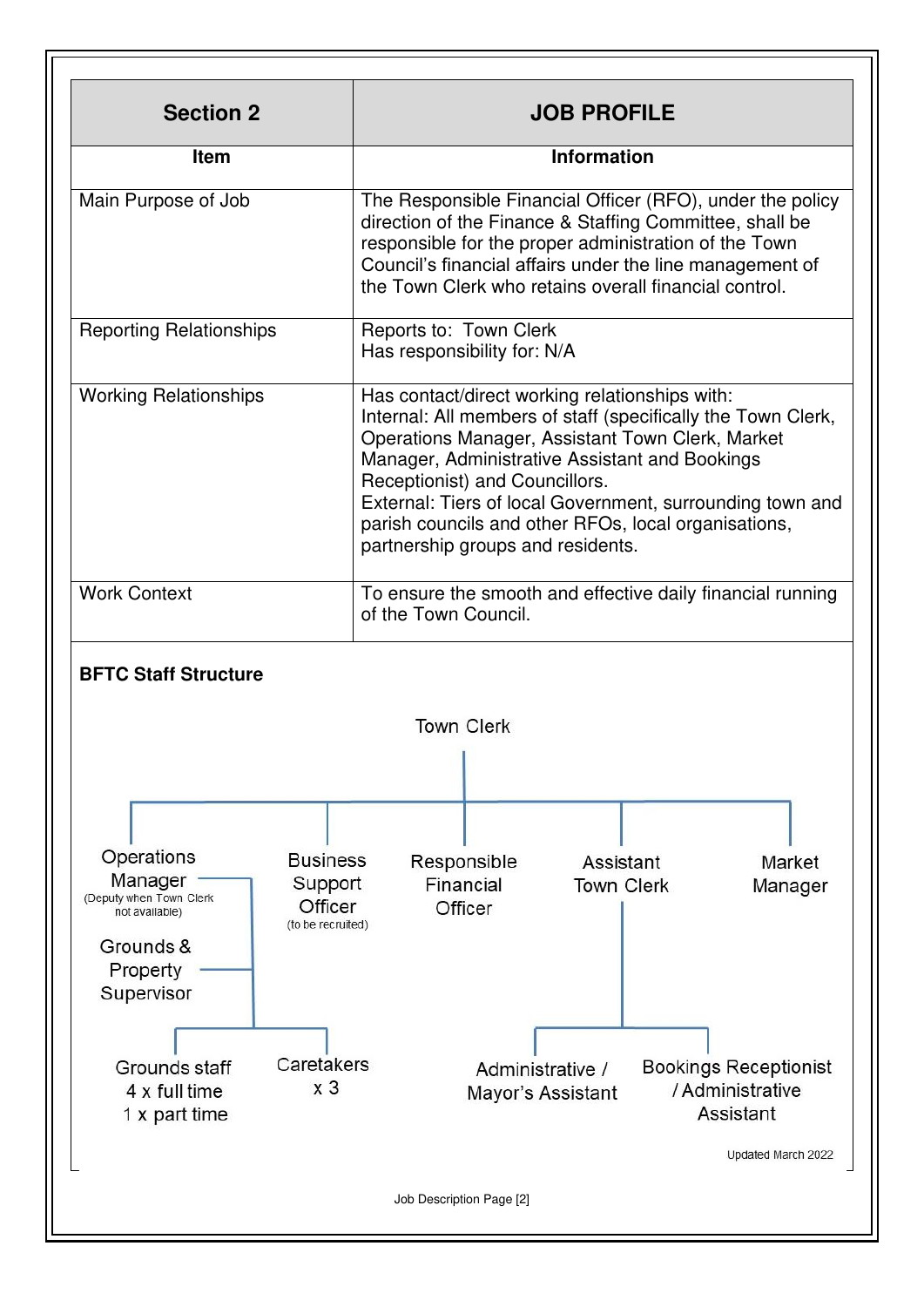#### **Scope of Job/Levels of Responsibility**

Overall: To determine the form and contents of the accounts and supporting records, subject to any directions from the Town Council and in compliance with the Accounts and Audit Regulations.

Advisory: To advise the Town Council and make sure that it complies with legislation.

Financial: To work within the delegated authority limit. To set the budgets for council activities with the Town Clerk and the Operations Manager. To set up and enforce proper financial controls designed to prevent and detect fraud and to tackle bad debts.

Confidential: To be able to operate in a discreet and professional manner and, where necessary, observe the confidentiality of Town Council business.

#### **Main Duties & Key Responsibilities**

- 1. Process purchase and sales invoices
- 2. Credit control and bad debts in line with council policy
- 3. Process bank payments and receipts
- 4. Prepare monthly bank reconciliations for all bank accounts
- 5. Treasury Investment To manage cash flow and control investment and bank transfers in accordance with the policy direction of the Finance & Staffing Committee.
- 6. The submission of quarterly VAT returns and to deal with VAT inspections for both the Town Council and its charity 'Barnes for a Recreation'.
- 7. All aspects of payroll processing and management (16 staff and 16 Councillors)
- 8. Prepare the payments on the Council bank account
- 9. Reconcile the petty cash tin and post transactions to Sage
- 10. Prepare the payments lists for approval by Council
- 11. Prepare quarterly budget monitoring reports for committees
- 12. Year end accounts
	- a. Prepare the Council's year-end accounts in accordance with smaller council requirements (Practitioner's Guide)
	- b. Prepare the fixed asset register
	- c. Produce the Council's financial statements
	- d. Liaise with internal audit so that the internal audit can be completed
	- e. Once figures have been agreed with internal audit, run the Sage accounts year-end

Job Description Page [3]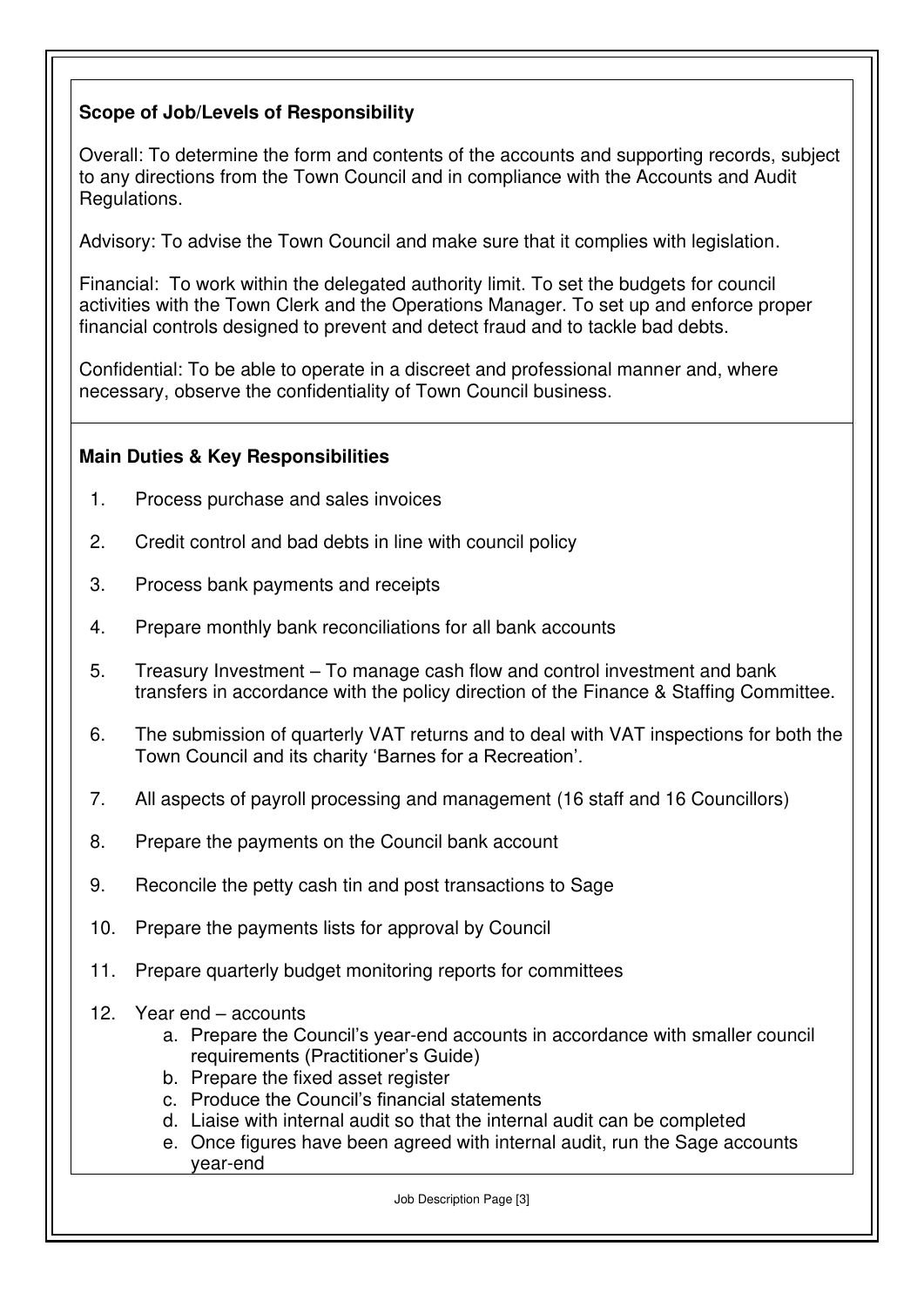- f. Liaise with external audit that the external audit can be completed
- g. Prepare the public rights period dates and publications
- 13. Year end payroll
	- a. Run the payroll year-end
	- b. Produce P60s for staff
	- c. Prepare P11ds as necessary
	- d. Prepare the Council's pension fund report
	- e. Update Sage payroll for the new financial year
	- f. Update Sage pay rates for increment changes to staff salaries, and changes in employee pension contributions in accordance with pension fund thresholds
- 14. To prepare financial reports for the Finance & Staffing Committee, and/or the Council. These reports will cover budget monitoring, fund balances, receipts to date, payroll summary, payment of accounts and other relevant current matters.
- 15. To undertake the preparation of the annual budget with other officers and assist the Town Clerk with its presentation to Council.
- 16. To submit the precept to the Dorset Council and, with the approval of the Town Clerk, supply a breakdown for inclusion in the Dorset Council's Council Tax leaflet.
- 17. To arrange for internal and external audit of all aspects of the Council's financial affairs in accordance with current regulations.
- 18. To maintain the Council's register of property and assets.
- 19. To manage insurance risk, to process claims as necessary, to report annually to Finance & Staffing Committee or Council on insurance risk covered.
- 20. To manage "Barnes for a Recreation Trust" accounts, produce Annual Accounts and undertake the Annual Returns for submission to the Recreation and Amenities Committee and the Charities Commission under the authority of Blandford Forum Town Council as Corporate Trustee.
- 21. To monitor and regularly review bank charges and utility usage in line with Financial Regulations.
- 22. To manage, monitor and drawn down the s106 developer contributions for housing development sites in the town.
- 23. Provide training for Councillors about Local Government Finances, where appropriate.
- 24. To undertake the Society of Local Council Clerks Financial Introduction to Local Council Administration training and certification (details here: [https://www.slcc.co.uk/launch-of-the-essential-finance-course-filca/\)](https://www.slcc.co.uk/launch-of-the-essential-finance-course-filca/)

Job Description Page [4]